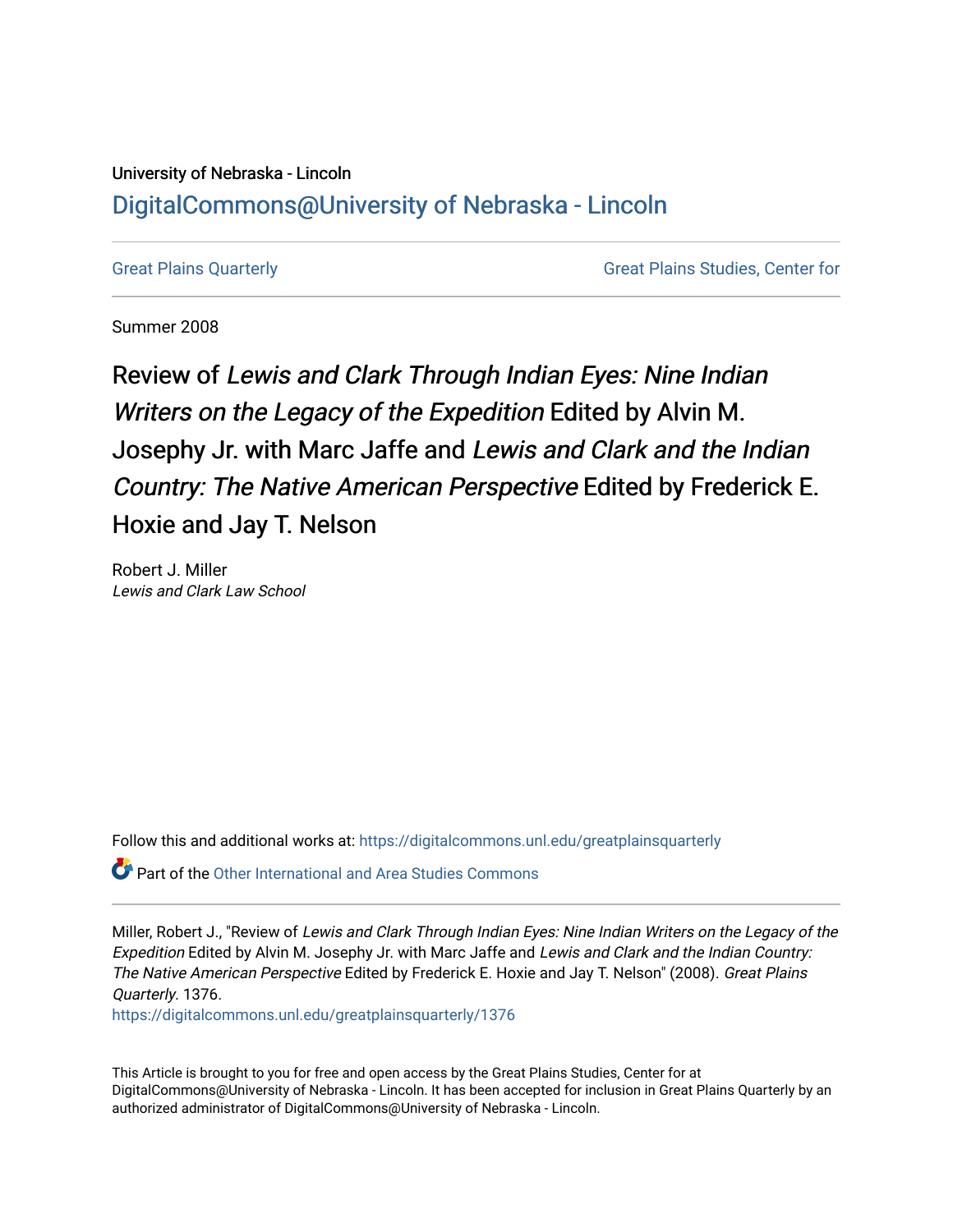## **REVIEW** ESSAY

Lewis *and Clark Through Indian Eyes:* Nine *Indian Writers* on *the Legacy of the Expedition.* Edited by Alvin M. Josephy Jr. with Marc Jaffe. New York: Alfred A. Knopf, 2006. xviii + 196 pp. Map, photographs, illustrations. \$25.00 cloth, \$14.00 paper.

Lewis and Clark and the Indian Country: The Native American Perspective. Edited by Frederick E. Hoxie and Jay T. Nelson. Urbana: University of Illinois Press, 2007. 366 pages. Maps, notes, index. \$70.00 cloth, \$24.95 paper.

## LEWIS AND CLARK: GONE; AMERICAN INDIANS: STILL HERE

*History never embraces more than a small part of reality.*  -François de La Rochefoucauld

The Meriwether Lewis and William Clark expedition is a well-known part of the history and lore of the United States. Its recent twohundred-year anniversary from 2003 to 2006 added greatly to popular interest in the expedition and to academic writing on Lewis and Clark.

Often asked during the bicentennial commemorations was the question of the expedition's actual importance. In fact, there has always been debate about the significance of Lewis and Clark in American history and to the ultimate expansion of the United States across the continent. In earlier times, the explorers were idealized as American heroes. More recently, their importance and reputation have been diminished, perhaps too much. What is clear, at least to me, is that the expedition was a critical episode in America's opening and legally claiming the West. The individual personalities, however, were less important. Never mind whether it was the Lewis and Hooke expedition (Lewis had arranged for Lieutenant Moses Hooke to accompany him if Clark refused, Stephen Ambrose tells us in *Undaunted Courage* [1996], 99, 135), or the Smith and Jones expedition-President Thomas Jefferson intended and promised Congress that the Corps of Discovery would open the West to American commerce and begin the United States' diplomatic and commercial relations with the Indian Nations in the Louisiana Territory and as far as the mouth of the Columbia River. For those geopolitical reasons alone, I think the expedition is more crucial to American history and expansion than some may assume today.

In any event, a long-standing gap in the Lewis and Clark story has been an American Indian perspective. The vast majority of American histories barely relate the impact of Lewis and Clark and the resulting Manifest Destiny on Indian lives and cultures. The bicentennial, however, gave Indian Nations and people a golden opportunity to tell their side of history. And Indians and tribes did just that.

As one would expect, Indian Nations focused on their own stories about the explorers, their own histories, and the issues and problems they face today. The Lewis and Clark anniversary was not something Indians cared to "celebrate" but offered an opportune occasion for highlighting the sobering historical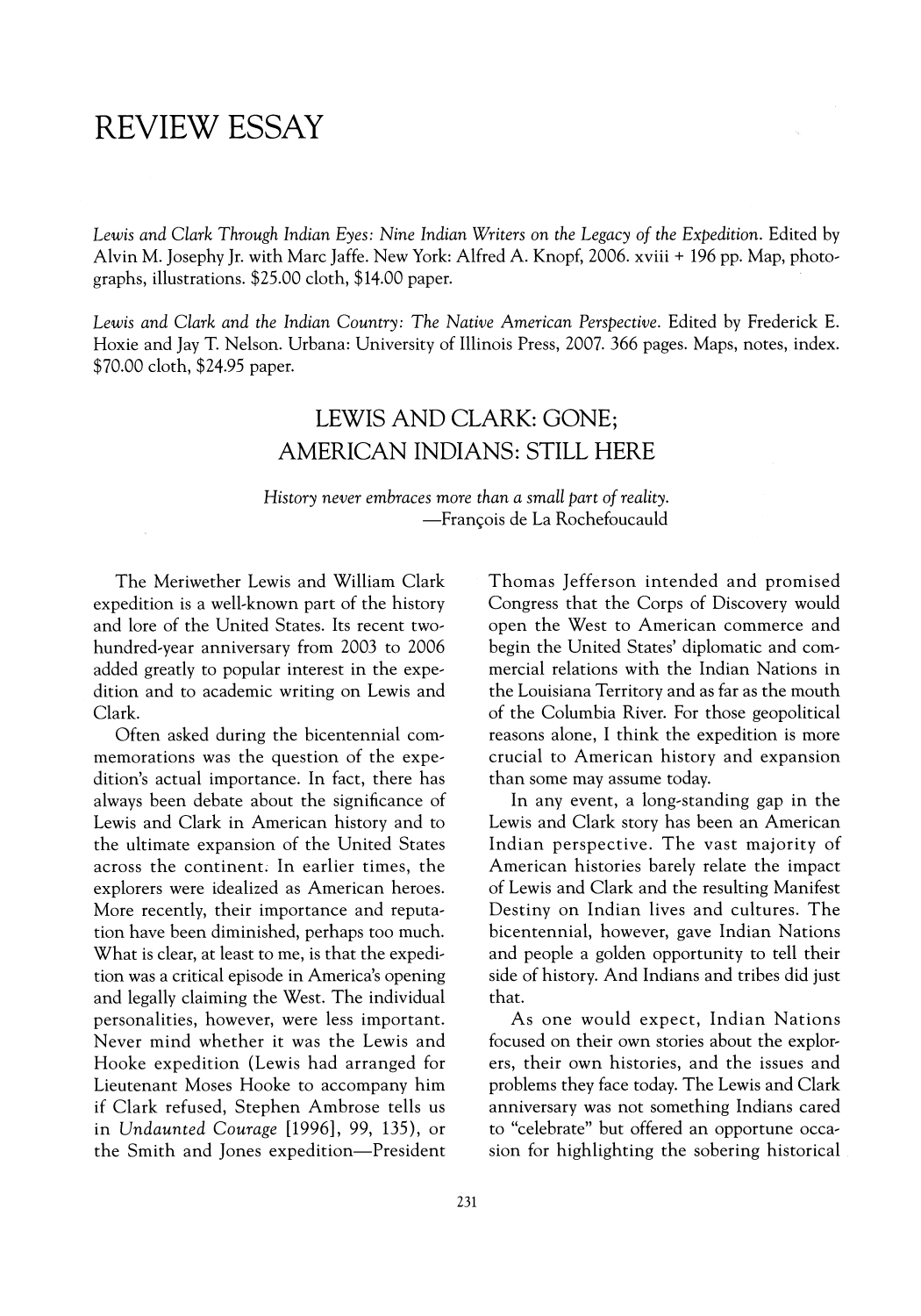facts regarding those explorers as the forerunners of a tidal wave of American exploration, settlement, and Manifest Destiny.

I applaud the fact that more than fifty American Indian Nations and countless Indian people participated in the bicentennial, speaking at Lewis and Clark events and publishing their own histories and stories. The two books reviewed here are excellent examples of individual Indians advancing the important goal of creating Indian scholarship. Two other examples that came out of the Lewis and Clark anniversary are the Salish-Pend d'Oreille Culture Committee and Elders Cultural Advisory Council, Confederated Salish and Kootenai Tribes' *The Salish People and the Lewis and Clark Expedition* (Lincoln: University of Nebraska Press, 2005) and this reviewer's *Native America, Discovered and Conquered: Thomas Jefferson, Lewis and Clark, and Manifest Destiny* (Westport, CT: Praeger, 2006). All four of these books add valuable tribal and Indian insights into the history, law, and indigenous viewpoints 'of Lewis and Clark and American history.

This new scholarship continues the attempts by tribes and Indians to place their oral cultures, traditions, and histories into the accepted mainstream of historical, anthropological, and sociological writings. Tribes and Indians *have* to do this to have their viewpoints and histories considered by the majority society. I am not arguing that this is an inherent good, or the only way to bring attention to Indian concerns; but I do believe this to be a necessary evolution in the dissemination of indigenous knowledge and history, and an excellent way to bring wider attention to Indian histories and views.

In *Lewis and Clark and the Indian Country: The Native American Perspective,* editors Frederick Hoxie and Jay Nelson give voice to countless tribes and Indians both in the modern day and through tribal legends. Interestingly, the Native viewpoint changed entirely the project these editors first envisioned and ultimately led to a four-month exhibit, all sorts of related events, and this book.

In 2001, Hoxie held a meeting with four American Indian consultants to consider an exhibition on Lewis and Clark's relationship with Indians (9-10). But the consultants wanted to discuss the issues of language, tribal museums and cultural centers, sacred lands and environmental issues, and tribal histories they were involved with, not Hoxie's draft agenda (10-11). The Native consultants "talked about everything *but* Lewis and Clark," contending that "Lewis and Clark began the process that led to this situation"-the issues the consultants worked on every day and wanted to examine (11). Thus, an eye-opening connection was made: in discussing contemporary tribal and Indian issues, Indian people were addressing "Lewis and Clark," "American Manifest Destiny," and resultant modern-day history. An entirely new exhibit and book emerged.

The volume's table of contents duplicates the Newberry Library exhibit this collaboration engendered (13). Hence, we get to "read" the exhibit. The book's four parts show the themes and approaches to examining the expedition: "The Indian Country" (life, ceremonies, gifts, societies, diplomacy, and pre-Lewis and Clark trade; "Crossing the Indian Country" (the expedition and Americans in Louisiana and the Oregon country); "A New Nation Comes to the Indian Country" (maps, fur traders, settlers, and Manifest Destiny); and "The Indian Country Today" (the issues Indians and tribes currently face).

The book closes with the Native consultants' views on what the Lewis and Clark expedition and bicentennial have meant for American Indians. Darrell Robes Kipp (Blackfeet), Otis Half Moon (Nez Perce), Frederick Baker (Mandan/Hidatsa), Pat Courtney Gold (Wasco), and Marjorie Waheneka (Umatilla) eloquently tell the Native side of the story (332-41). The editors deepen this dimension by printing tribal stories, legends, and histories in each section. Although I sometimes found it difficult to follow who was relating the various tribal legends, this is a minor complaint for a book that presents these powerful voices of Native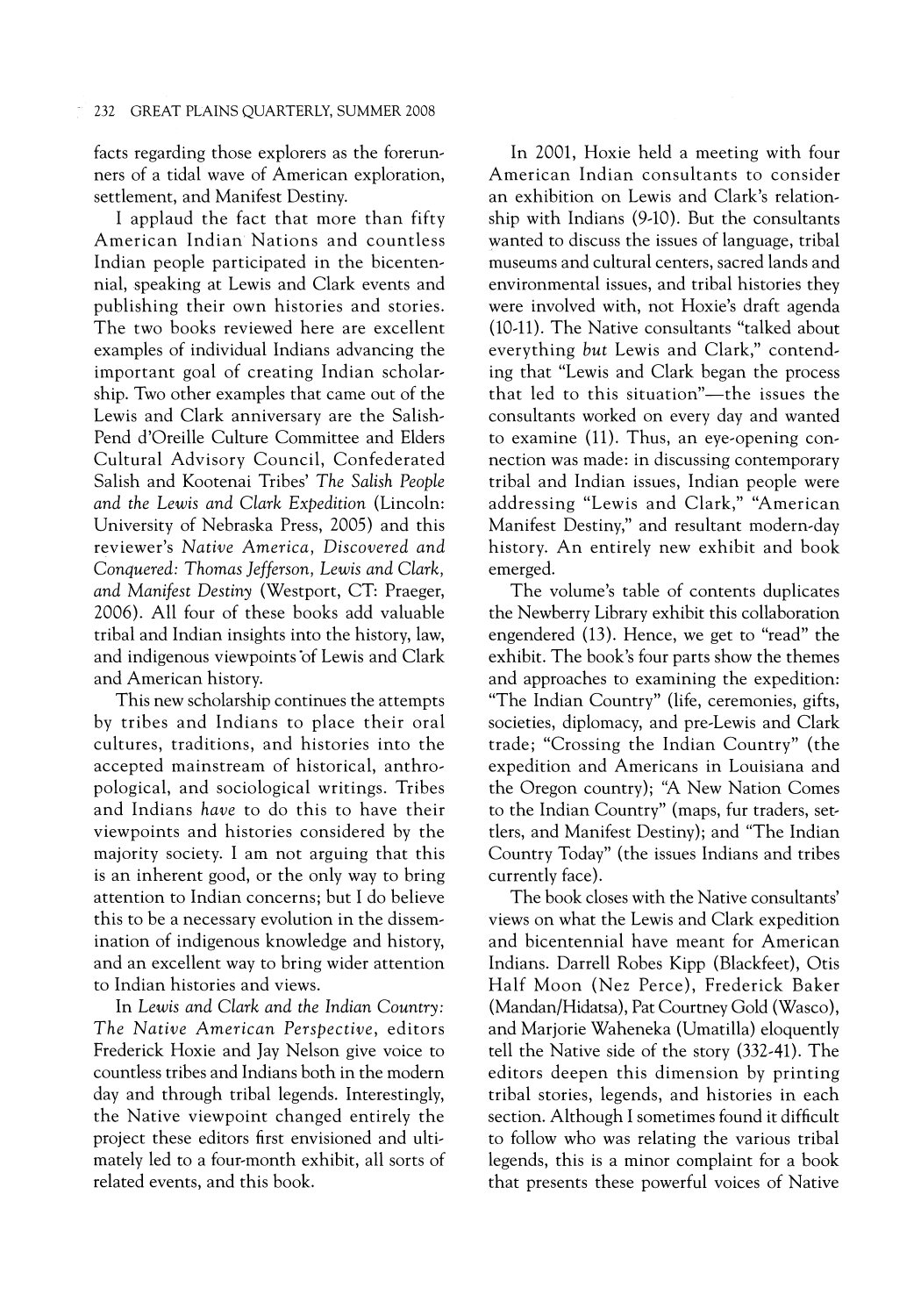peoples. In fact, maybe my problem is that mainstream majoritarian historical writings are what I am mostly familiar with, and I need to get more attuned to indigenous histories.

*Lewis and Clark Through Indian Eyes* is an essential anthology written by nine Indian authors. Editors Alvin M. Josephy Jr. and Marc Jaffe gave them one complex question to answer: "What impact, good or bad, immediate or long-range, did the Indians experience from the Lewis and Clark expedition?" (xviii). Most of the authors did not address that question directly, but wrote what was important to them and their people. They wrote about Lewis and Clark "through Indian eyes." But approaching Lewis and Clark through a circuitous route and through family and tribal histories is perhaps an indigenous way to study and explain history, and thus this book is written exactly as it should have been.

For example, Vine Deloria Jr. (Standing Rock Sioux) discusses what he sees as three main topics of the Lewis and Clark journals: Frenchmen, bears, and sandbars. Deloria demythologizes the American saga of Lewis and Clark by pointing out that Frenchmen (and English and Spanish) had preceded the explorers everywhere they travelled (6-7). And Deloria sees the French as being more in tune with tribal life and the ecological health of the West than the Americans (8-11). Lewis and Clark "had little respect for Indians or their institutions [and] tended to see Indians as scheming to do them evil ... " (13). Deloria also sees deep meaning in the problems the expedition had with grizzly bears, as if "the bears [had] foreseen the coming chaos on the plains represented by the presence of the expedition ... " (16). Sandbars, and nature itself, were other obstacles that the expedition and Americans in general have had lots of problems overcoming (18-22).

In "What We See," Debra Magpie Earling (Salish and Kootenai) addresses a multitude of issues, only a few of which touch on Lewis and Clark. She intermingles Salish stories, ceremonies (38-39), prophecies of the coming of white men (29), and tribal and family histories to say something profound about tribal life and connections to Native homelands. Ultimately, her own raft trip on the Missouri River forced her to think that Meriwether Lewis must have known the true effect his voyage would have on Indians, the "death and destruction" he was bringing, and that he was the spearhead of Manifest Destiny (47).

Newspaperman Mark Trahant (Shoshone-Bannock) makes acute observations about the myopic and ethnocentric viewpoints of Lewis and Clark, while also recounting his tribal and family histories. He points out how Lewis could only see and write about the "poverty" of the Lemhi Shoshone while ignoring the contradictory facts of the four hundred "fine" horses they possessed, the trade goods, and "the most elegant piece of Indian dress [Lewis] ever saw" (55). Lewis and Clark also overlooked the democratic forms of government that most Indian tribes employed (55-60). This ethnocentric viewpoint of Indians and their governments persists into the present.

Bill Yellowtail (Crow) concentrates on Indian economic issues, arguing that individual entrepreneurship has always been the Native American way of life and that Indian tribes have to promote this kind of activity again if they are to address effectively the poverty and social problems present on most reservations today (75-78, 80-83). In a whimsical comment, he thanks William Clark for contributing fifty horses to the economy of the Yellowstone region, which apparently Crow Indians "liberated" (71).

Roberta Conner (Umatilla, Cayuse, and Nez Perce) observes that the Lewis and Clark expedition was a two-week period in the thousands of years of history of the Columbia River Plateau tribes (87-88). Yet the expedition also represented the beginning of the American invasion of the region, the almost total dispossession of the tribes, and what she calls "the unsettling of the West" (119). She also explains how Lewis and Clark were American agents of empire and used the rituals and principles of the Doctrine of Discovery to claim the Pacific Northwest for the United States (105-12).